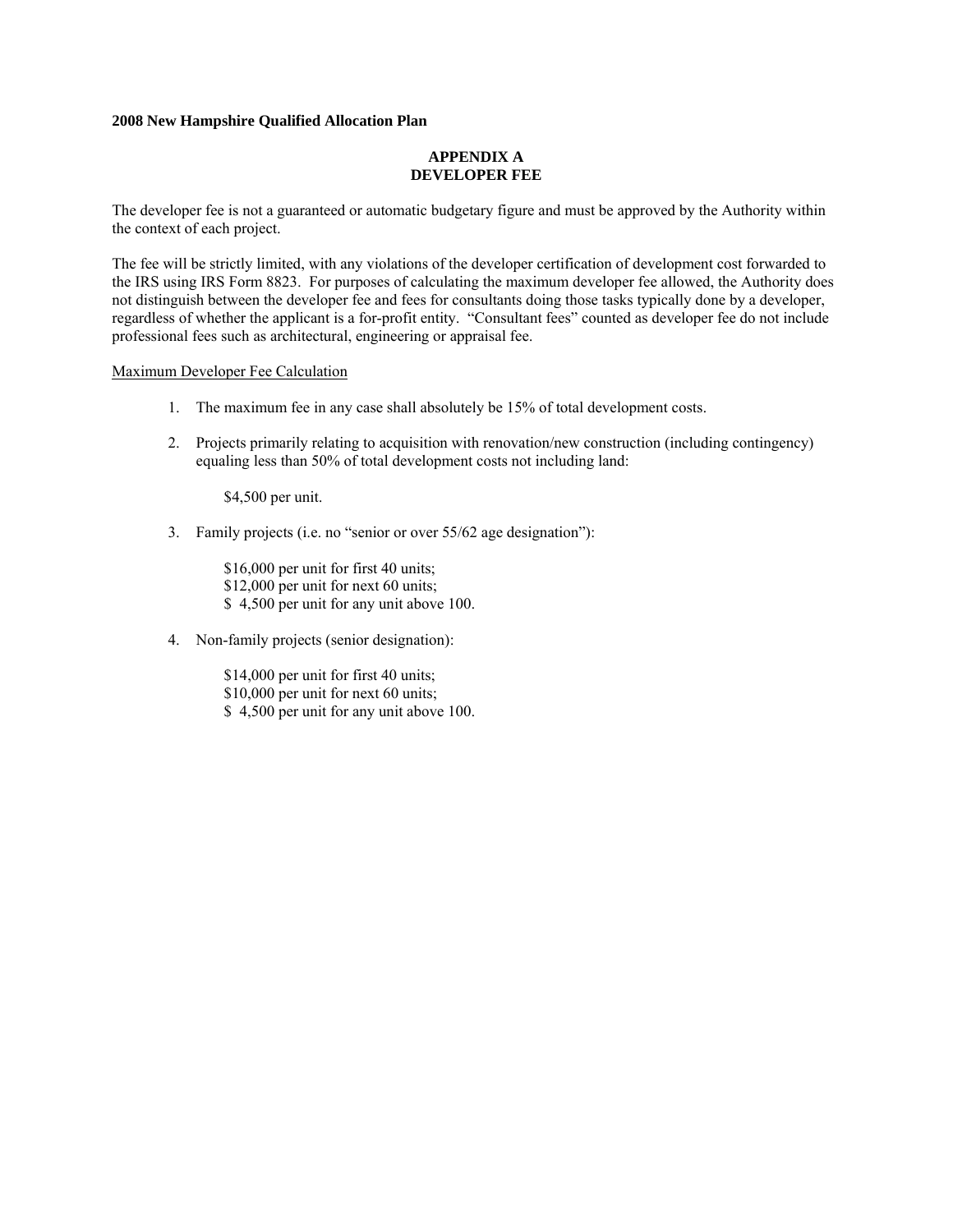## **APPENDIX B REVISED 10/2/07 NEW HAMPSHIRE DIFFICULT DEVELOPMENT AREAS (DDA's) and QUALIFIED CENSUS TRACTS (QCT's) FOR 2008**

Note: This listing is for information only and reflects the last known federal designations. Please confirm for your project location.

# **Difficult Development Areas (DDAs)**

Belknap, Carroll, Cheshire, Grafton and Merrimack counties.

Rockingham county in part: eligible towns – Seabrook and South Hampton.

### **Qualified Census Tracts (QCTs)**

Manchester – 4.00, 5.00, 14.00, 15.00 and 20.00.

Nashua – 0105.00, 0107.00 and 0108.00.

Strafford County – 802.01 and 802.02.

Source: web reference is [www.huduser.org/datasets/qct.html](http://www.huduser.org/datasets/qct.html). Federal Register – August 31, 2007; page 53387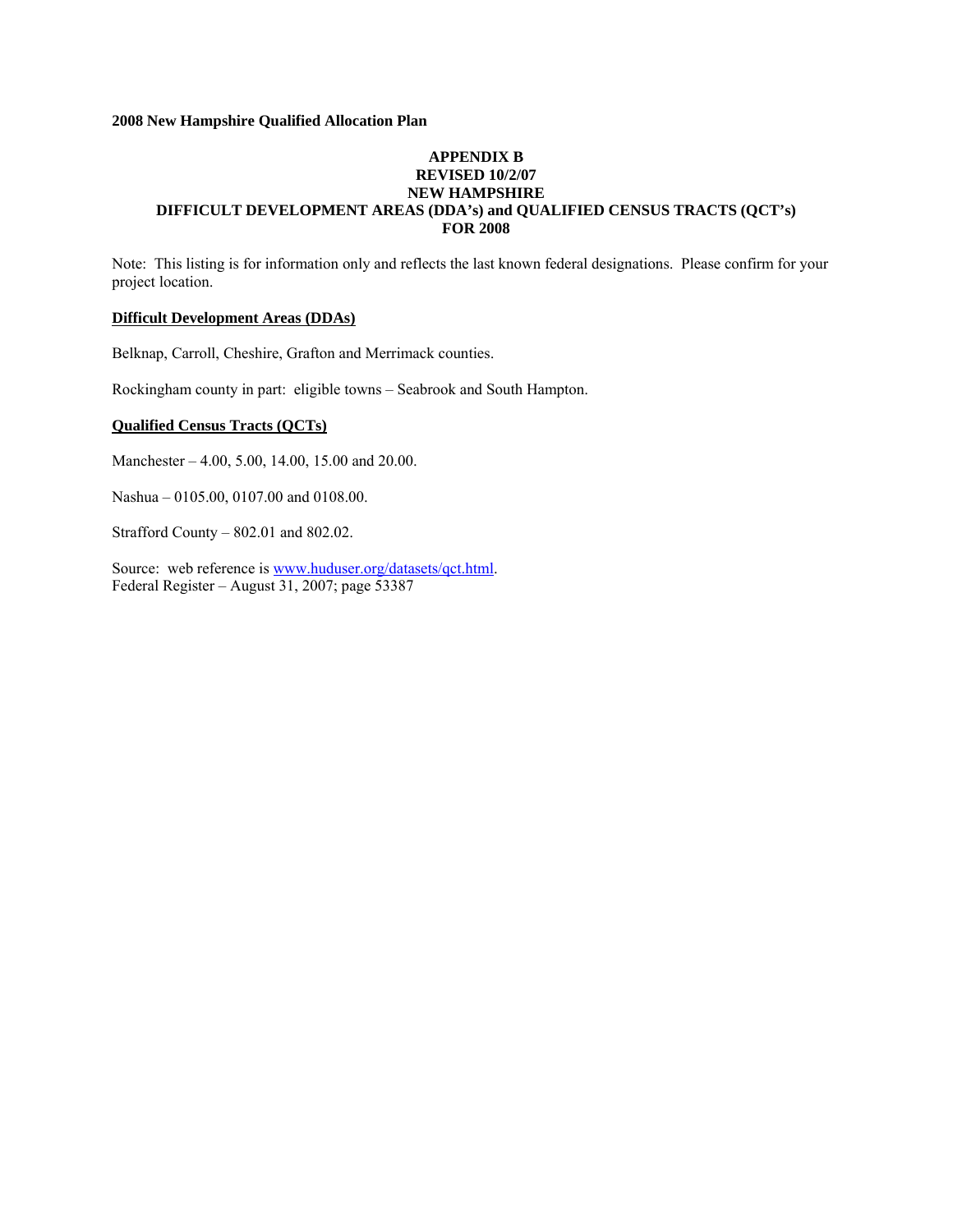## **APPENDIX C APPLICATION THRESHOLD REQUIREMENTS**

Applications must meet the following requirements in order to be ranked in accordance with the Selection Criteria:

- 1. Completed Application for Reservation
- 2. Exhibit 1 Site Information\*
- 3. Exhibit 2 Environmental Information (if available or information regarding any known environmental problems)
- 4. Exhibit 3 Evidence of Site Control
- 5. Exhibit 8 Detailed Scope of Work with Cost Estimates and Identification of Estimator
- 6. Exhibit 9 Verification of Non-Profit Status (if applicable)
- 7. Exhibit 10 List of Developer's Other Real Estate
- 8. Exhibit 11 Resumes of Development Team
- 9. Exhibit 12 Management Agent Questionnaire
- 10. Documentation Verifying Eligibility for Selection Criteria Points
- 11. Tax Credit Application Fee

Applications which do not meet the above requirements will be returned to the applicant. If the project scores competitively and meets all applicable requirements of the Authority, a reservation of credit shall be recommended to the Multi-Family/Special Projects Committee of the Board of Directors.

\*Exhibit numbers refer to the application spreadsheet, at Part 3 Section 2, List of Exhibits, certain exhibits may not be applicable – see Application.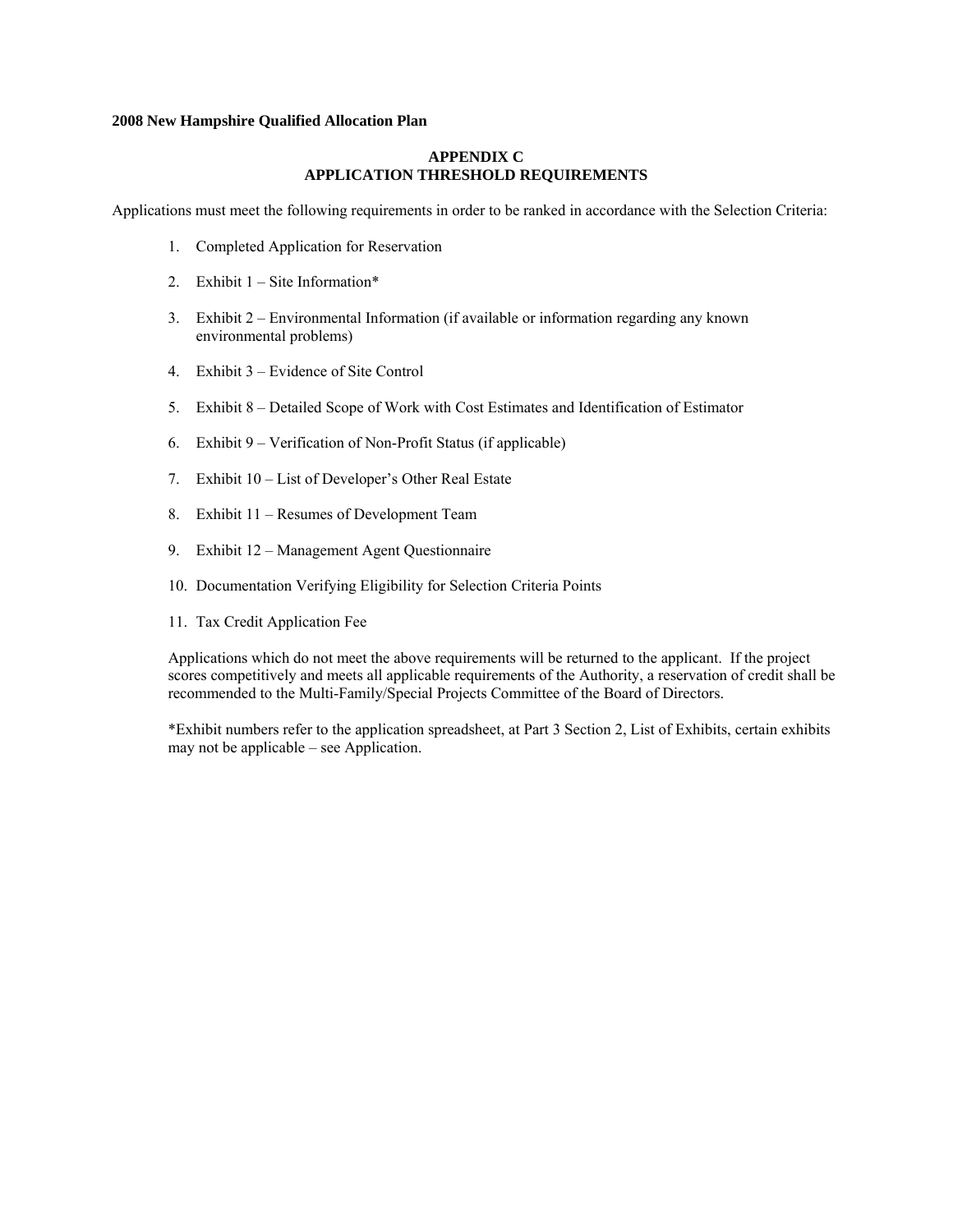### **APPENDIX D COMMITMENT PHASE REQUIREMENTS**

The following documents must be submitted to the Authority within 120 days of notification of a Reservation of Tax Credits by the Authority's Multi-Family/Special Project Review Committee or 30 days prior to deadline for Allocation Phase, whichever is sooner:

Projects must meet the requirements of the Commitment Phase to be eligible for an allocation of tax credits. Commitment requirement extensions may be granted at the sole discretion of the Authority. **The tax credit Reservation may be rescinded at the sole discretion of the Authority for not meeting the Commitment Phase Requirements or for a failure to meet the General Criteria in HFA:109.07B.**

- 1. Letter requesting Commitment of Tax Credits and inclusion of any pages from the Application Form related to changes in the project scope or cost, including complete updated budget
- 2. Exhibit 19 Evidence of Zoning/Local Approvals\*
- 3. Exhibit 20 Permanent Financing Letter of Commitment
- 4. Exhibit 21 Construction Financing Letter of Commitment
- 5. Exhibit 22 Equity Investment Letter of Commitment
- 6. Exhibit 23 Tax Credit Bridge Loan Letter of Commitment (if applicable)\*
- 7. Exhibit 24 Construction Period Sources and Uses
- 8. Exhibit 27 Final Plans and Specifications
- 9. Exhibit 16 Appraisal (if required by the Authority)
- 10. Exhibit 17 Market Study
- 11. Exhibit  $2$  Environmental Site Assessment (if required by the Authority)\*
- 12. Evidence of Continued Site Control
- 13. Copy of the Architect Contract
- 14. For projects providing tenant services, an Executed Agreement Binding on Both Parties
- 15. Copies of Construction Proposals (or bids), if available
- 16. Copy of Contract for Consultant Services (if applicable)

\*Exhibit numbers refer to the application spreadsheet, at Part 3 Section 2, List of Exhibits, certain exhibits may not be applicable – see Application.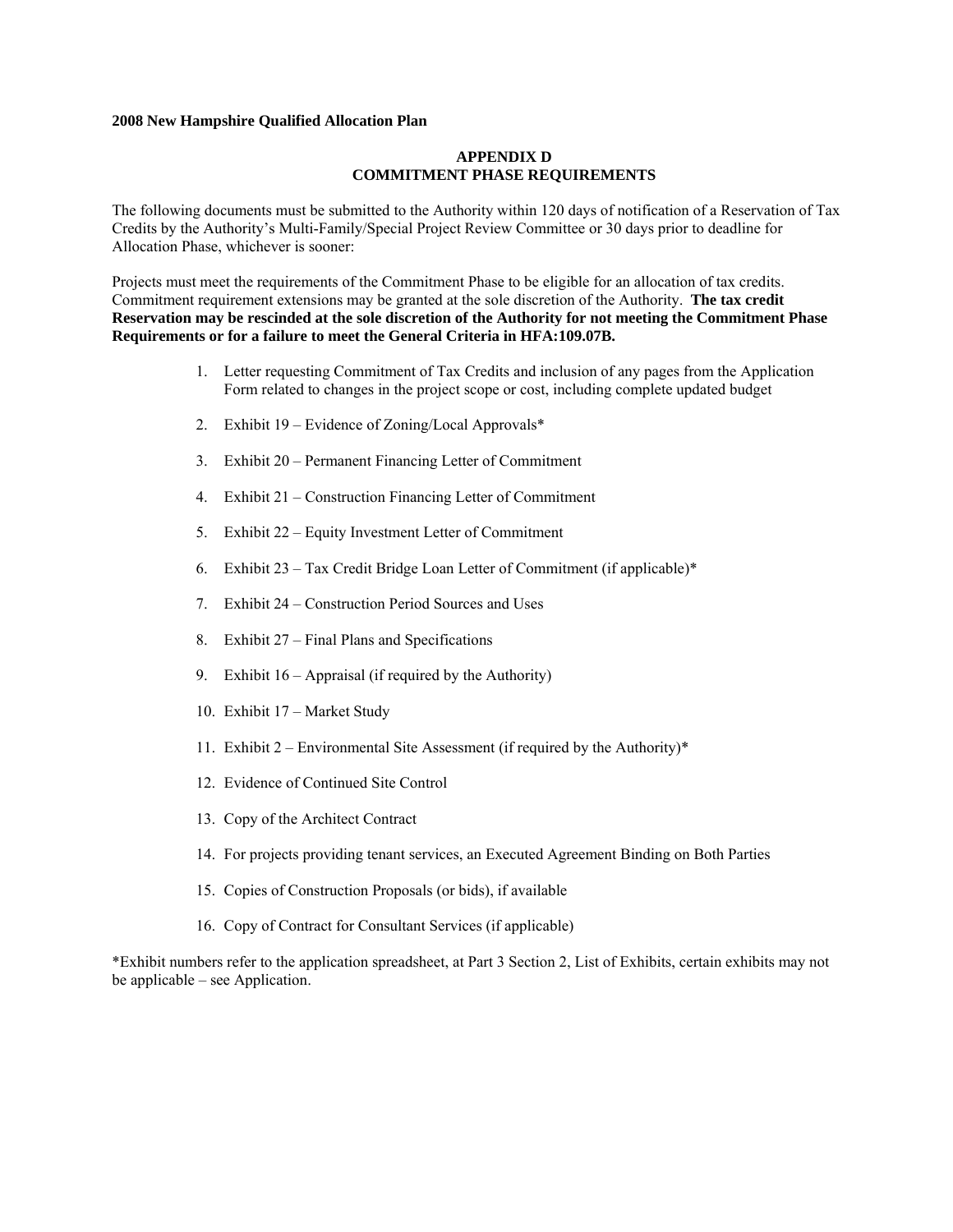## **APPENDIX E CARRYOVER ALLOCATION REQUIREMENTS**

- 1. Letter requesting a Carryover Allocation and inclusion of any pages from the Application Form related to changes in the project scope or cost.
- 2. Carryover Cost Certification\*
- 3. Evidence of Limited Partnership existence, including federal tax identification number, Certificate of Good Standing for Limited Partnership from New Hampshire Secretary of State or copy of the Certificate of Limited Partnership stamped by Secretary of State.
- 4. Copy of Partnership Agreement or Offering Summary (draft acceptable)
- 5. Evidence of Continued Site Control
- 6. Copy of Construction Proposals (or bids) and executed Construction Contract. Include a copy of Schedule of Values showing contractor overhead and profit breakdown (i.e. 6-2-6 rule) as per HFA:109.05J.
- 7. Recorded Land Use Restriction Agreement (LURA)**(contact Authority at least 14 days prior to deadline to receive document)**
- 8. Market Study completed
- 9. Construction Contract meets 6-2-6 Limits (HFA:109.05J)

\*The Carryover Cost Certification must be completed within 6 months of the "date of allocation", and must be copied to the Authority within a reasonable period after that.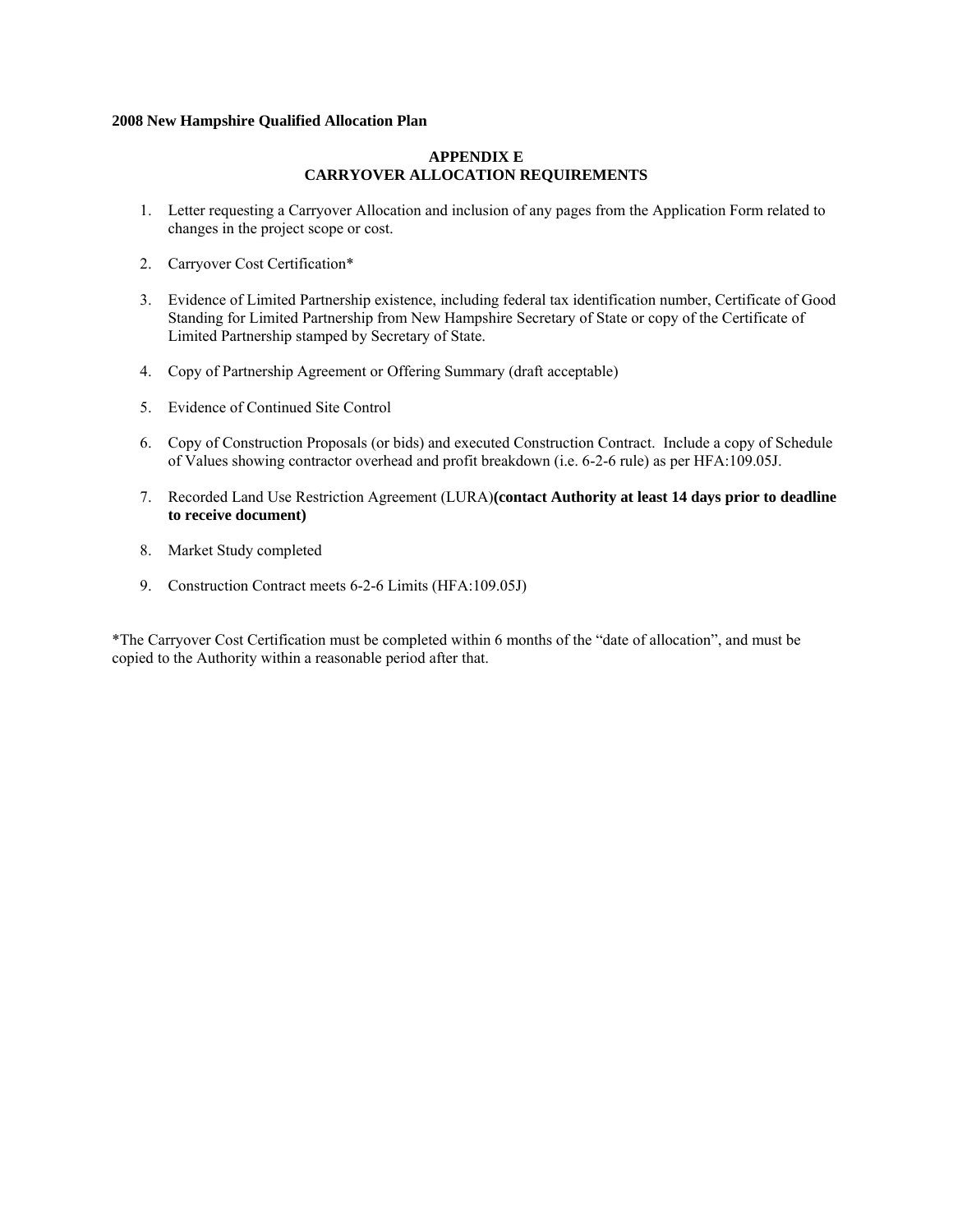## **APPENDIX F FINAL ALLOCATION REQUIREMENTS**

- 1. Updated Application Form with Sources and Uses corresponding to Final Cost Certification
- 2. Exhibit 37 Final Cost Certification
- 3. Developer Certification of Costs (see Appendix H for required format)
- 4. Developer Certification of Equity Proceeds (see Appendix I for required format)
- 5. "As-Built" Architect Certification (see Appendix J for required format)
- 6. Recorded Land Use Restriction Agreement (LURA) and evidence of its precedence in the land records (e.g. title search)
- 7. Executed Partnership Agreement with Equity Pay-In Schedule
- 8. Final Allocation Fee
- 9. Copy of Certificates of Occupancy
- 10. Copy of Deed including legal description of property
- 11. Tax Credit Monitoring Fee
- 12. Certification of Tax Credit Management Designation and Training
- 13. Placed In Service Date for each Building
- 14. Construction Contract meets 6-2-6 Limits (HFA:109.05J)
- 15. Sign-off by the Authority Construction Analyst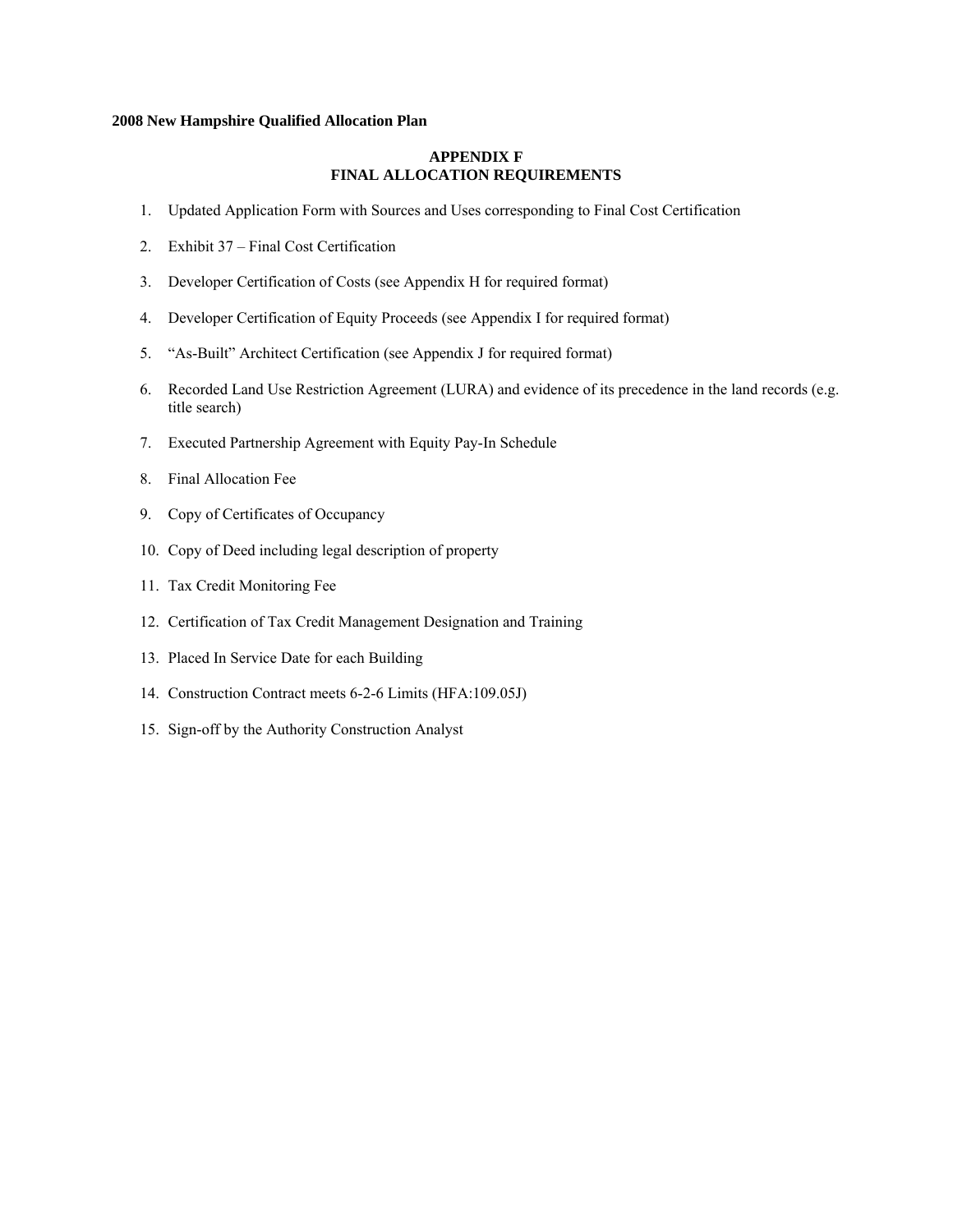### **APPENDIX G SAMPLE - RIGHT OF FIRST REFUSAL**

| This Agreement is entered into this                                                                           | day of | 200, between                                                          |           |
|---------------------------------------------------------------------------------------------------------------|--------|-----------------------------------------------------------------------|-----------|
| (the "Owner"), having an address of                                                                           |        | County of                                                             |           |
| and State of                                                                                                  |        | and the New Hampshire Housing Finance Authority, having an address of |           |
| 32 Constitution Drive, Bedford, County of Hillsborough and State of New Hampshire (hereinafter referred to as |        |                                                                       |           |
| the "Authority"), and                                                                                         |        | (hereinafter referred to as the "QUALIFIED")                          |           |
| NON-PROFIT ENTITY"), having an address of                                                                     |        |                                                                       | County of |
| and State of                                                                                                  |        | and the parties agree as follows:                                     |           |

- 1. The Owner owns the compact of the own state of the inferred to as the "Property"). See attachment for legal description.
- 2. A Qualified Non-Profit is defined as meeting the requirements of the Internal Revenue Code (IRC) Section  $42(h)(5)(C)$ .
- 3. The Owner and its successors and assigns in interest (as may be approved by the Authority as per HFA:109.05N of the 2008 Qualified Allocation Plan) are bound to the Low Income Housing Tax Credit (LIHTC) rent and income limits set forth in the Land Use Restriction Agreement (hereinafter referred to as the "LURA") for 99 years from the beginning of the compliance period as defined in the LURA, unless the Owner uses the following procedure:
	- (i) The Owner may make a bona fide offer to sell the Property to the Qualified Non-Profit Entity or its successor and assigns, subsequent to the initial 30 year compliance period for a price equal to the minimum set forth in IRC Section  $42(i)(7)(B)$ . The offer shall be in writing delivered to the Qualified Non-Profit Entity, with a copy to the Authority. The Qualified Non-Profit Entity may accept the offer to sell by notifying the Owner in writing within ninety (90) days of its receipt of the offer. If the Qualified Non-Profit Entity accepts the offer, then the Owner and the Qualified Non-Profit Entity shall close the sale of the Property at the offices of the Authority within 180 days after the acceptance of the offer. If the Qualified Non-Profit Entity decides to purchase the Property, the original LURA will be discharged and no rent or income limits shall apply.
	- (ii) If the Qualified Non-Profit Entity does not accept the offer to purchase the Property or exercise its right under this Right of First Refusal ("ROFR"), to purchase the Property as set forth in Paragraph 2 above, then the Owner shall offer to sell the Property to the Authority for the same price at which it offered to sell the Property to the Qualified Non-Profit Entity. The offer shall be in writing and delivered to the Authority. The Authority may accept the offer by notifying the Owner in writing within ninety (90) days of its receipt of the same. If the Authority gives written notice of its intent to accept this offer, the Authority and the Owner shall close the sale of this Property at the offices of the Authority within 180 days after receipt of the Authority's written notice of acceptance of this offer. The Authority may purchase this Property for its own purposes or on behalf of another Qualified Non-Profit Entity. If the Authority purchases the Property either for its own purposes or on behalf of another Qualified Non-Profit Entity, the Authority may discharge the original LURA or negotiate a new LURA. In the event that the Authority negotiates a new LURA, it shall use its best efforts to maintain low income residency and affordability substantially the same as the existing LURA to the extent reasonably possible.
	- (iii) If the Authority declines the offer to sell the Property or to otherwise exercise its right under this ROFR, either for its own purposes or on behalf of another Qualified Non-Profit Entity, the LURA will be discharged by the Authority and the Owner is free to sell and/or convert the Property to market rents or other uses after adequate notice to existing tenants and compliance with existing law (including the 3 year tenant protection period cited at Section  $42(h)(6)(e)(ii)$ ).
	- 4. This Agreement may be assigned by the Owner, subject to the written approval of the Authority, which approval shall not be unreasonably withheld.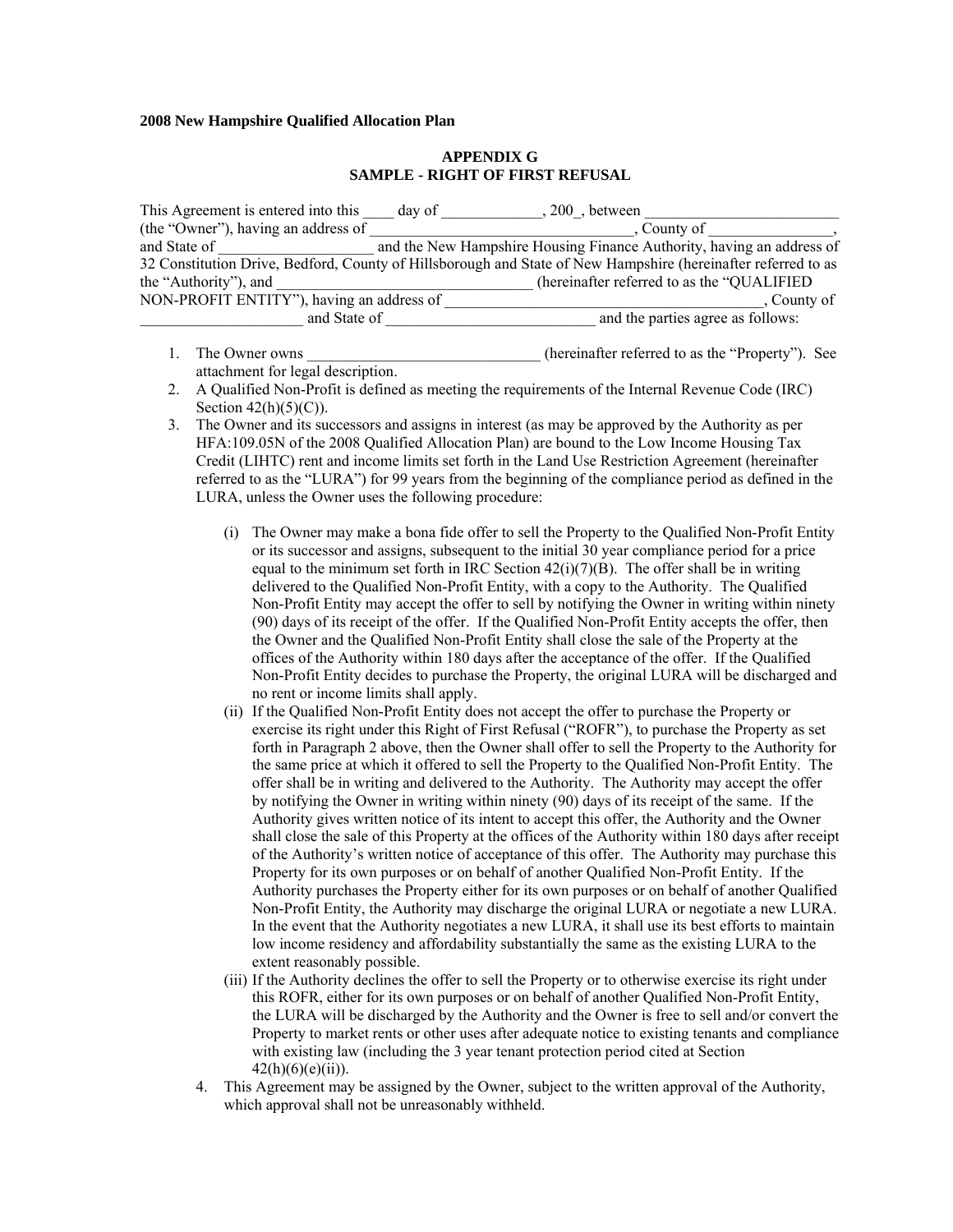## **APPENDIX H DEVELOPER'S CERTIFICATION OF DEVELOPMENT COSTS**

I contract the contract of the contract of the contract of the contract of the contract of the contract of the contract of the contract of the contract of the contract of the contract of the contract of the contract of the

 $(the "Project") located at$ New Hampshire, hereby certify that the accompanying Sources and Uses of Funds, Accountant's Certification of Costs (including developer fee), Qualified Basis and Applicable Fraction represent true and accurate representation of the Project costs. I further stat that the Qualified Basis and Applicable Percentage were calculated in a manner consistent with the regulations set forth in IRC 42. I recognize that any changes or misrepresentations from this certification may warrant notification to the IRS of a LIHTC Program violation via IRS Form 8623.

Date:\_\_\_\_\_\_\_\_\_\_\_\_\_\_\_\_\_\_\_\_\_\_\_\_\_\_\_\_\_\_\_\_

Duly Authorized: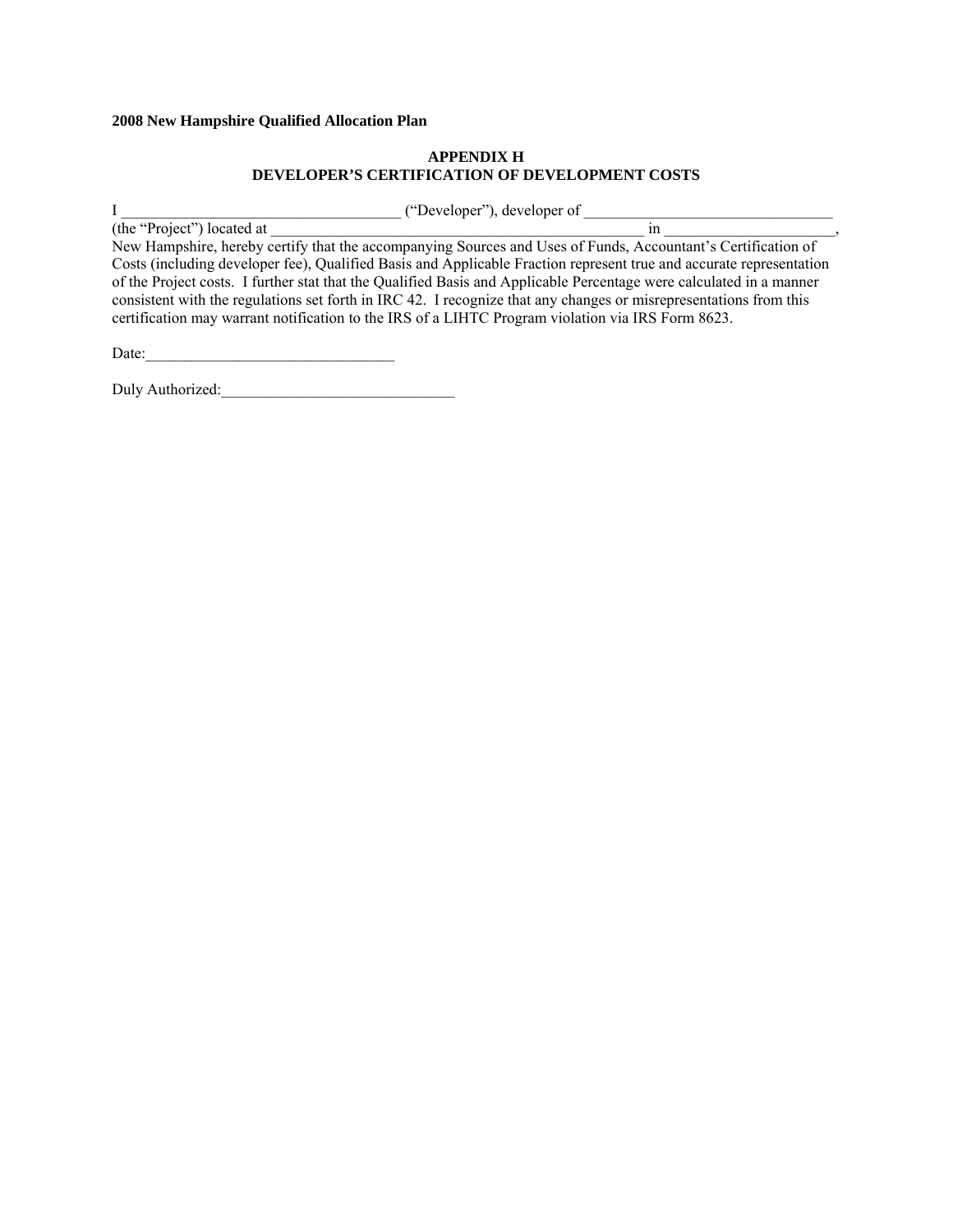# **APPENDIX I DEVELOPER'S CERTIFICATION OF EQUITY PROCEEDS**

|                                              | ("Developer"), developer of                                                                                            |
|----------------------------------------------|------------------------------------------------------------------------------------------------------------------------|
| (the "Project") located at                   | ın                                                                                                                     |
|                                              | New Hampshire, hereby certify that the gross equity investment in the Project gained from the sale of<br>$\frac{0}{0}$ |
| interest in the Limited Partnership entitled | Limited Partnership Agreement dated                                                                                    |
| totaled \$                                   | . This gross equity investment is based on a final allocation of Low                                                   |
| Income Housing Tax Credit of \$              | annually for a period of ten years.                                                                                    |
|                                              |                                                                                                                        |

Date:\_\_\_\_\_\_\_\_\_\_\_\_\_\_\_\_\_\_\_\_\_\_\_\_\_\_\_\_\_\_\_\_

Duly Authorized:\_\_\_\_\_\_\_\_\_\_\_\_\_\_\_\_\_\_\_\_\_\_\_\_\_\_\_\_\_\_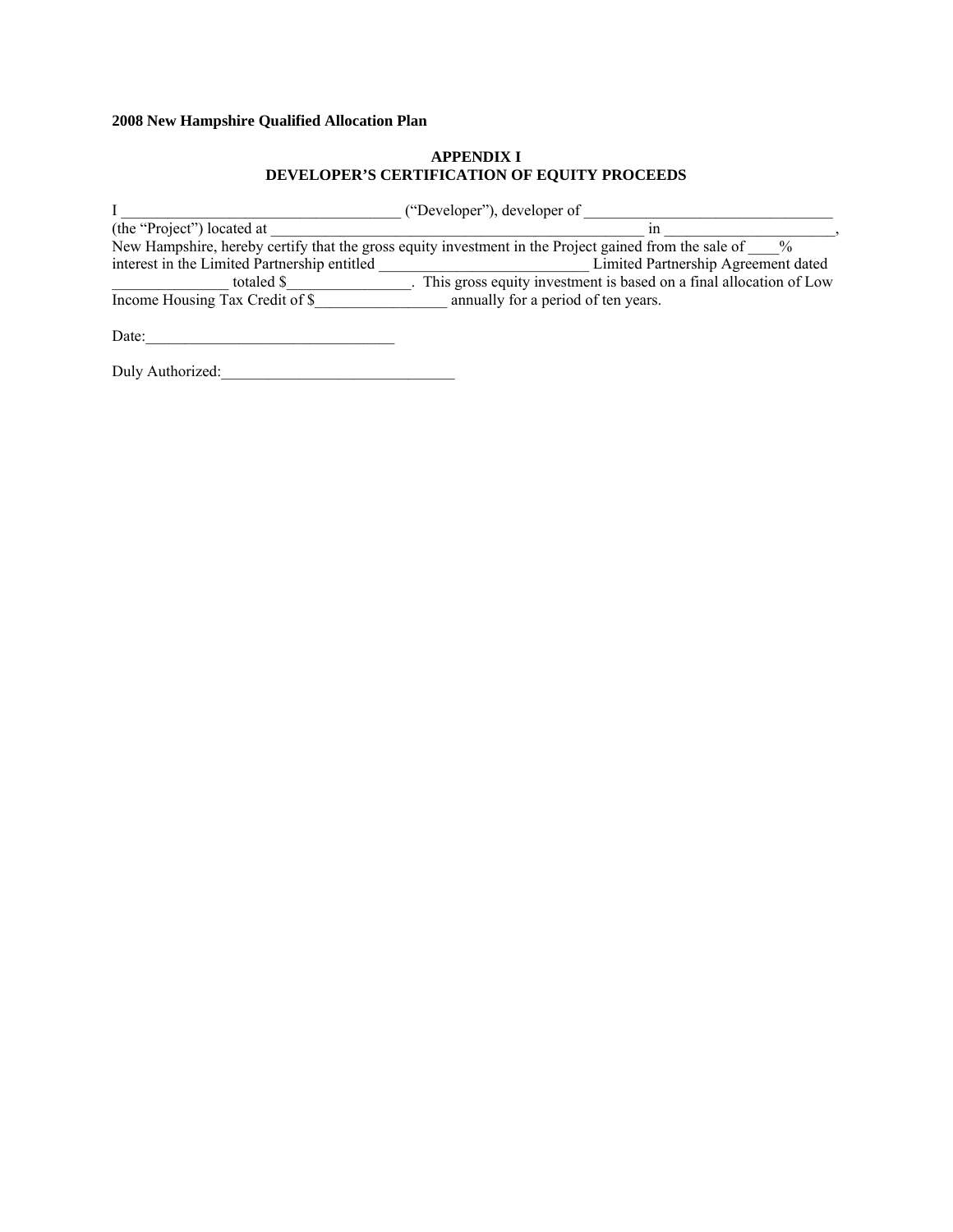## **APPENDIX J "AS-BUILT" ARCHITECT CERTIFICATION**

I have inspected the development know as  $(Project name)$ located in  $\qquad \qquad$  (city, state) and hereby certify that the development has been built in accordance with the drawings and specifications dated \_\_\_\_\_\_\_\_\_\_\_\_\_\_\_\_\_\_\_\_\_\_\_ prepared by

Based upon this inspection, to the best of my knowledge and belief, the development has been constructed in conformance with all local, state and federal laws designated as the development standard for the project including, but not limited to the ADA, Section 504 and Fair Housing Laws as they pertain to handicapped accessibility and adaptability, all state and local health, safety and building codes and those requirements as set forth in the Authority's Design and Construction Standards.

Date

Architect

(Seal)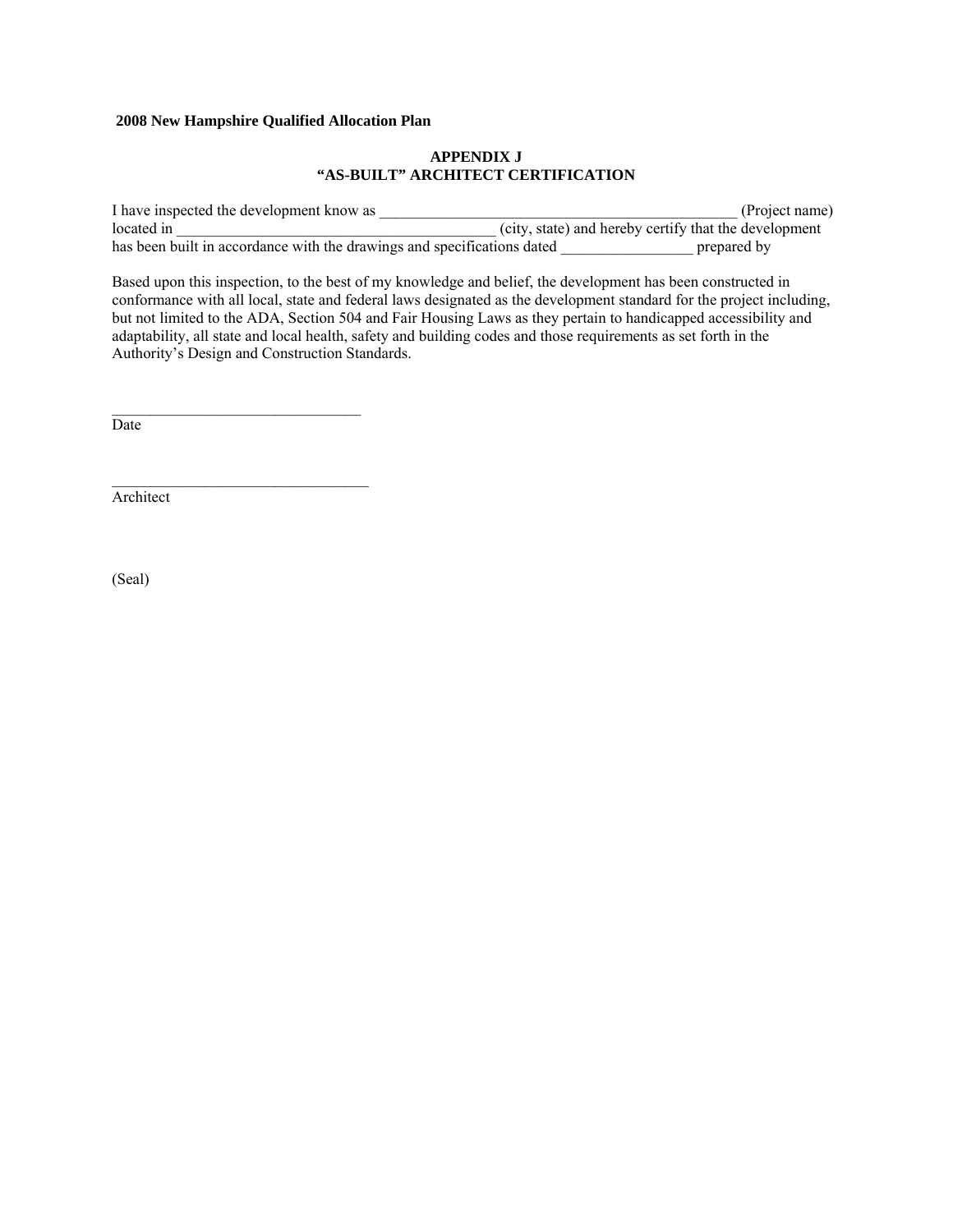#### **APPENDIX K ELECTION OF GROSS RENT FLOOR**

Pursuant to Internal Revenue Service (IRS) Regulations, an Owner of a Low Income Housing Tax Credit project may designate the date that the Gross Rent Floor takes effect prior to the date the building is placed in service. The Gross Rent Floor establishes the initial permitted maximum rents for the Project. The Gross Rent Floor also limits potential future rent reductions due to decreases in the applicable median area income limits. The IRS will treat the Gross Rent Floor as taking effect on the date the New Hampshire Housing Finance Authority (Authority) initially allocates tax credits to the building. However, the IRS will treat the Gross Rent Floor as taking effect on a building's placed in service date if the Owner designates that date as the date the Gross Rent Floor takes effect for the building. The Owner must make this designation to use the placed in service date and inform the IRS no later than when the building is placed in service.

Please make the following designation:

- $\Box$  If this box is checked, the Owner hereby elects pursuant to IRS Revenue Ruling 94-57, to fix the applicable Gross Rent Floor in accordance with Section  $42(g)(2)(A)$  at the date the building is placed in service. This document must be submitted to the Authority prior to the Projects' placed in service date.
- $\Box$  If this box is checked, the Owner has made no election pursuant to IRS Revenue Ruling 94-57, and the applicable Gross Rent Floor for a building shall be set at the date the Authority initially allocates low income housing tax credits, which shall be earlier of 1) the date of the Carryover Allocation or 2) the date of the Final Allocation (IRS Form 8609).

A decrease in the median area income limits will not require a reduction in rents below the Gross Rent Floor.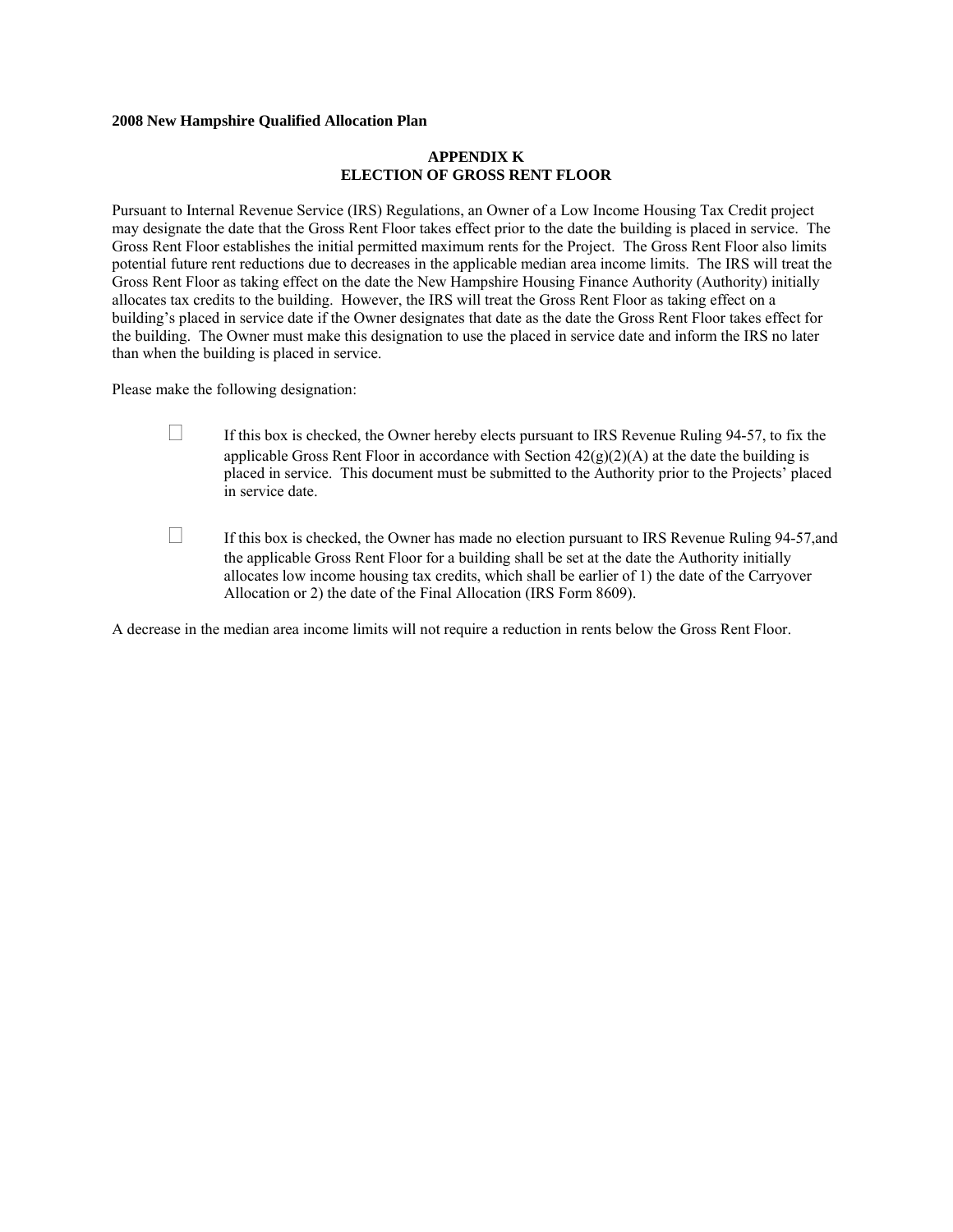# **APPENDIX L SERVICE ENRICHED HOUSING LEVEL – 1**

|                                                                                                        | Indicate the number of hours per week the program will<br>operate on-site:                                       |
|--------------------------------------------------------------------------------------------------------|------------------------------------------------------------------------------------------------------------------|
| Is there office space available for the Service<br>Coordinator on-site?                                | Is there community or meeting space for program staff<br>and activities on-site?                                 |
| Is there eligibility criterion for services? If yes describe:                                          |                                                                                                                  |
| Describe how residents will be informed that Resident Service Coordination is available:               |                                                                                                                  |
|                                                                                                        | Describe the role and relationship between the Property Manager and the Service Coordinator in implementing this |
| program:                                                                                               |                                                                                                                  |
| programs at the property and issues the proposed Service Coordinator would address with the residents: | Outline and describe the scope of services to be delivered, including the plan for offering community based      |
|                                                                                                        |                                                                                                                  |
|                                                                                                        |                                                                                                                  |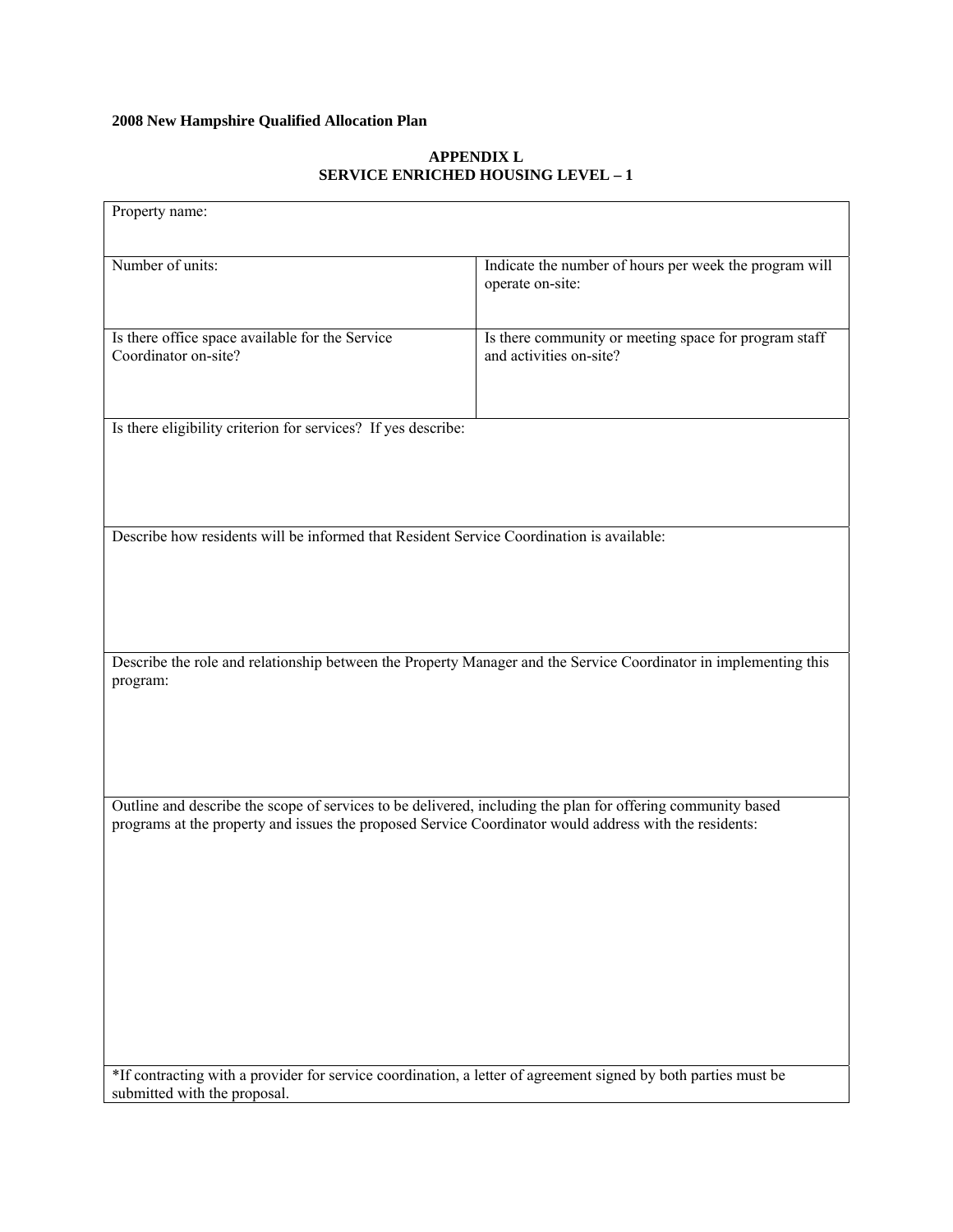# **SERVICE ENRICHED HOUSING LEVEL – 1 PROGRAM BUDGET**

|    | <b>Budget Category</b>                                                            | Year 1<br><b>Annual</b><br><b>Budget</b> | Year 2<br><b>Annual</b><br><b>Budget</b> | Year 3<br><b>Annual</b><br><b>Budget</b> |
|----|-----------------------------------------------------------------------------------|------------------------------------------|------------------------------------------|------------------------------------------|
| 1. | Personnel Costs (limited to the on-site RSC and/or                                |                                          |                                          |                                          |
|    | contracted service provider).                                                     |                                          |                                          |                                          |
|    |                                                                                   |                                          |                                          |                                          |
|    |                                                                                   |                                          |                                          |                                          |
| 1. |                                                                                   |                                          |                                          |                                          |
|    |                                                                                   |                                          |                                          |                                          |
| 2. |                                                                                   |                                          |                                          |                                          |
|    |                                                                                   |                                          |                                          |                                          |
|    | Subtotal Personnel:                                                               |                                          |                                          |                                          |
|    | $\overline{\frac{0}{0}}$<br>Tax/Benefit @                                         |                                          |                                          |                                          |
|    |                                                                                   |                                          |                                          |                                          |
|    | <b>Total Payroll and Benefits</b>                                                 |                                          |                                          |                                          |
|    |                                                                                   |                                          |                                          |                                          |
| 2. | Program Expenses include workshops,                                               |                                          |                                          |                                          |
|    | informational/program materials, refreshments, incentives for                     |                                          |                                          |                                          |
|    | residents participation, a one-time computer purchase (for                        |                                          |                                          |                                          |
|    | RSC use or computer lab) and Internet services.                                   |                                          |                                          |                                          |
|    |                                                                                   |                                          |                                          |                                          |
| 1. |                                                                                   |                                          |                                          |                                          |
|    |                                                                                   |                                          |                                          |                                          |
| 2. |                                                                                   |                                          |                                          |                                          |
|    |                                                                                   |                                          |                                          |                                          |
| 3. |                                                                                   |                                          |                                          |                                          |
|    |                                                                                   |                                          |                                          |                                          |
| 4. |                                                                                   |                                          |                                          |                                          |
|    |                                                                                   |                                          |                                          |                                          |
| 5. |                                                                                   |                                          |                                          |                                          |
|    |                                                                                   |                                          |                                          |                                          |
|    |                                                                                   |                                          |                                          |                                          |
|    | <b>Total Program Expenses</b>                                                     |                                          |                                          |                                          |
|    |                                                                                   |                                          |                                          |                                          |
|    |                                                                                   |                                          |                                          |                                          |
|    | Administrative and Overhead Costs: training related expenses, telephone, postage, |                                          |                                          |                                          |
|    | printing, copier, office supplies and bookkeeping and accounting services.        |                                          |                                          |                                          |
|    |                                                                                   |                                          |                                          |                                          |
|    | <b>TOTAL EXPENSES</b>                                                             |                                          |                                          |                                          |
|    | Identify the source of the funds committed:                                       |                                          |                                          |                                          |
|    |                                                                                   |                                          |                                          |                                          |
|    |                                                                                   |                                          |                                          |                                          |
|    |                                                                                   |                                          |                                          |                                          |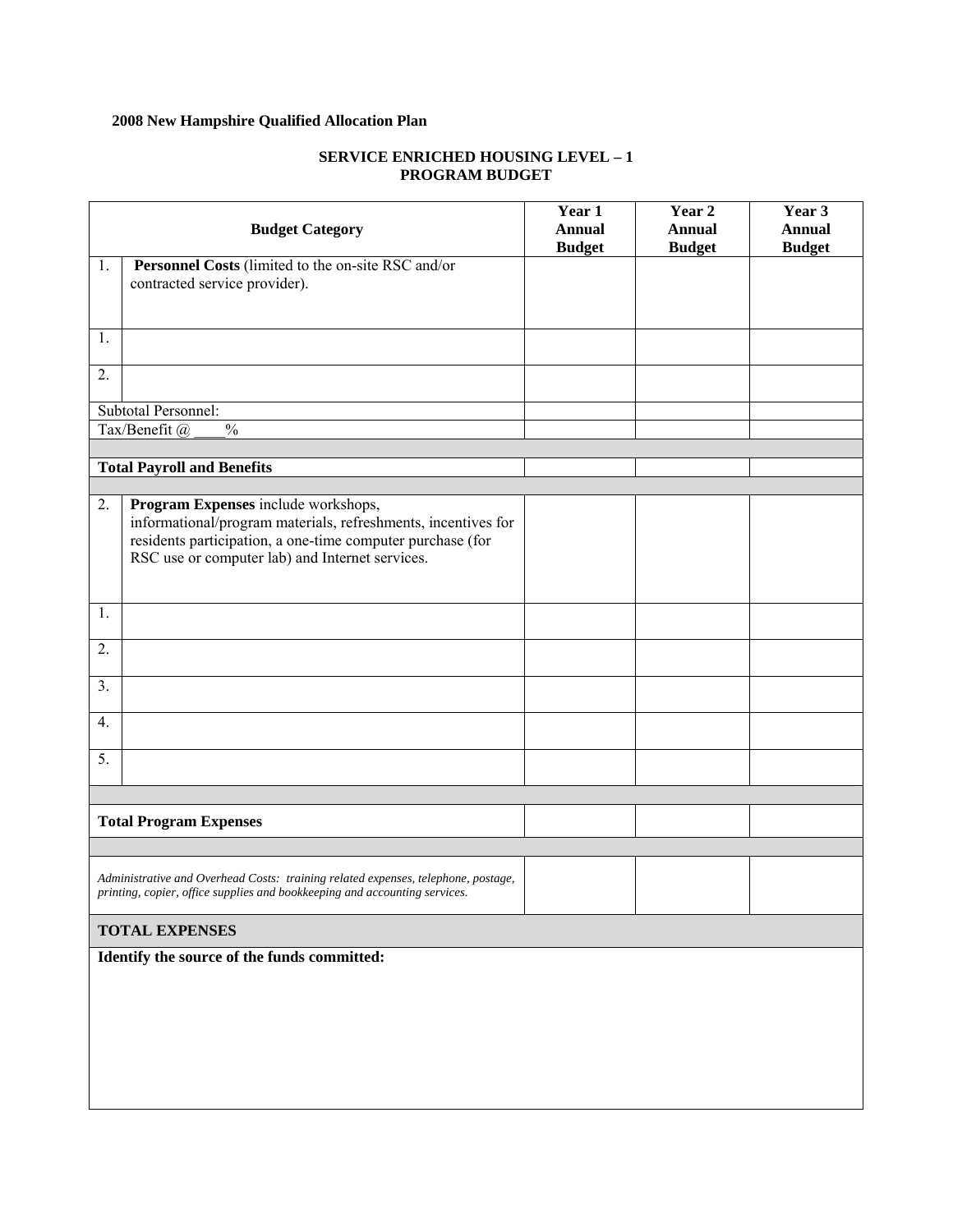### **APPENDIX M LOCATION POINTS**

Town Analysis - By County, By Proposed Points (Family Units Only)

Towns Not Listed (i.e.  $<$  700 Total Housing Units) = 2 points

All Senior Projects: Zero, unless in Town w/ previously completed or approved family affordable project, since 1995, then 5 points.

| County       | <b>Towns</b>     | <b>Points</b>    | <b>Towns</b>   | <b>Points</b>  | <b>Towns</b>    | <b>Points</b>           | <b>Towns</b> | <b>Points</b>  |
|--------------|------------------|------------------|----------------|----------------|-----------------|-------------------------|--------------|----------------|
| Belknap      | Sanbornton       | 7                | Meredith       | 5              |                 |                         | Tilton       | 4              |
|              | Barnstead        | 7                | Belmont        | 5              |                 |                         | Laconia      | $\overline{4}$ |
|              | New Hampton      | $\tau$           | Alton          | 5              |                 |                         |              |                |
|              | Gilford          | $\boldsymbol{7}$ |                |                |                 |                         |              |                |
|              | Gilmanton        | $\boldsymbol{7}$ |                |                |                 |                         |              |                |
| Carroll      | Moultonborough   | $\overline{4}$   | Madison        | $\overline{2}$ | <b>Bartlett</b> | $\overline{2}$          |              |                |
|              | Tuftonboro       | $\overline{4}$   | Ossipee        | $\overline{c}$ | Tamworth        | $\overline{c}$          |              |                |
|              |                  |                  | Wolfeboro      | 2              | Conway          | $\overline{2}$          |              |                |
|              |                  |                  | Wakefield      | $\overline{2}$ |                 |                         |              |                |
| Cheshire     |                  |                  | Rindge         | 9              | Marlborough     | 9                       | Keene        | $\overline{7}$ |
|              |                  |                  | Chesterfield   | 9              | Hinsdale        | 9                       |              |                |
|              |                  |                  | Alstead        | 9              | Walpole         | 9                       |              |                |
|              |                  |                  | Fitzwilliam    | 9              | Winchester      | 9                       |              |                |
|              |                  |                  | Swanzey        | 9              | Troy            | 9                       |              |                |
|              |                  |                  |                |                | Jaffrey         | 9                       |              |                |
| Coos         |                  |                  | Northumberland | 5              | Gorham          | $\overline{2}$          | Berlin       | $\overline{2}$ |
|              |                  |                  |                |                | Lancaster       | $\overline{2}$          |              |                |
|              |                  |                  |                |                | Colebrook       | $\overline{c}$          |              |                |
|              |                  |                  |                |                | Whitefield      | $\overline{c}$          |              |                |
| Grafton      |                  |                  | Holderness     | 5              | Haverhill       | $\overline{\mathbf{4}}$ | Lebanon      | 4              |
|              |                  |                  | Campton        | 5              | <b>Bristol</b>  | 4                       | Ashland      | 4              |
|              |                  |                  | Canaan         | 5              | Enfield         | 4                       | Littleton    | 4              |
|              |                  |                  |                |                | Hanover         | 4                       | Plymouth     | 4              |
|              |                  |                  |                |                | Bethlehem       | 4                       |              |                |
|              |                  |                  |                |                | Thornton        | 4                       |              |                |
| Hillsborough | Litchfield       | $\overline{4}$   | Hudson         | $\overline{2}$ | Hillsborough    | $\overline{\mathbf{4}}$ | Manchester   | $\overline{2}$ |
|              | New Boston       | $\tau$           | New Ipswich    | $\overline{2}$ | Greenville      | $\overline{c}$          | Nashua       | $\overline{c}$ |
|              | Weare            | $\overline{4}$   | Goffstown      | $\overline{2}$ | Wilton          | $\overline{c}$          | Milford      | $\overline{2}$ |
|              | Pelham           | $\overline{4}$   | Hancock        | 5              | Peterborough    | $\overline{\mathbf{4}}$ |              |                |
|              | Amherst          | $\overline{4}$   |                |                |                 |                         |              |                |
|              | Hollis           | $\overline{4}$   |                |                |                 |                         |              |                |
|              | Bedford          | 4                |                |                |                 |                         |              |                |
|              | <b>Brookline</b> | $\overline{4}$   |                |                |                 |                         |              |                |
|              | Merrimack        | $\overline{4}$   |                |                |                 |                         |              |                |
|              | Deering          | $\overline{7}$   |                |                |                 |                         |              |                |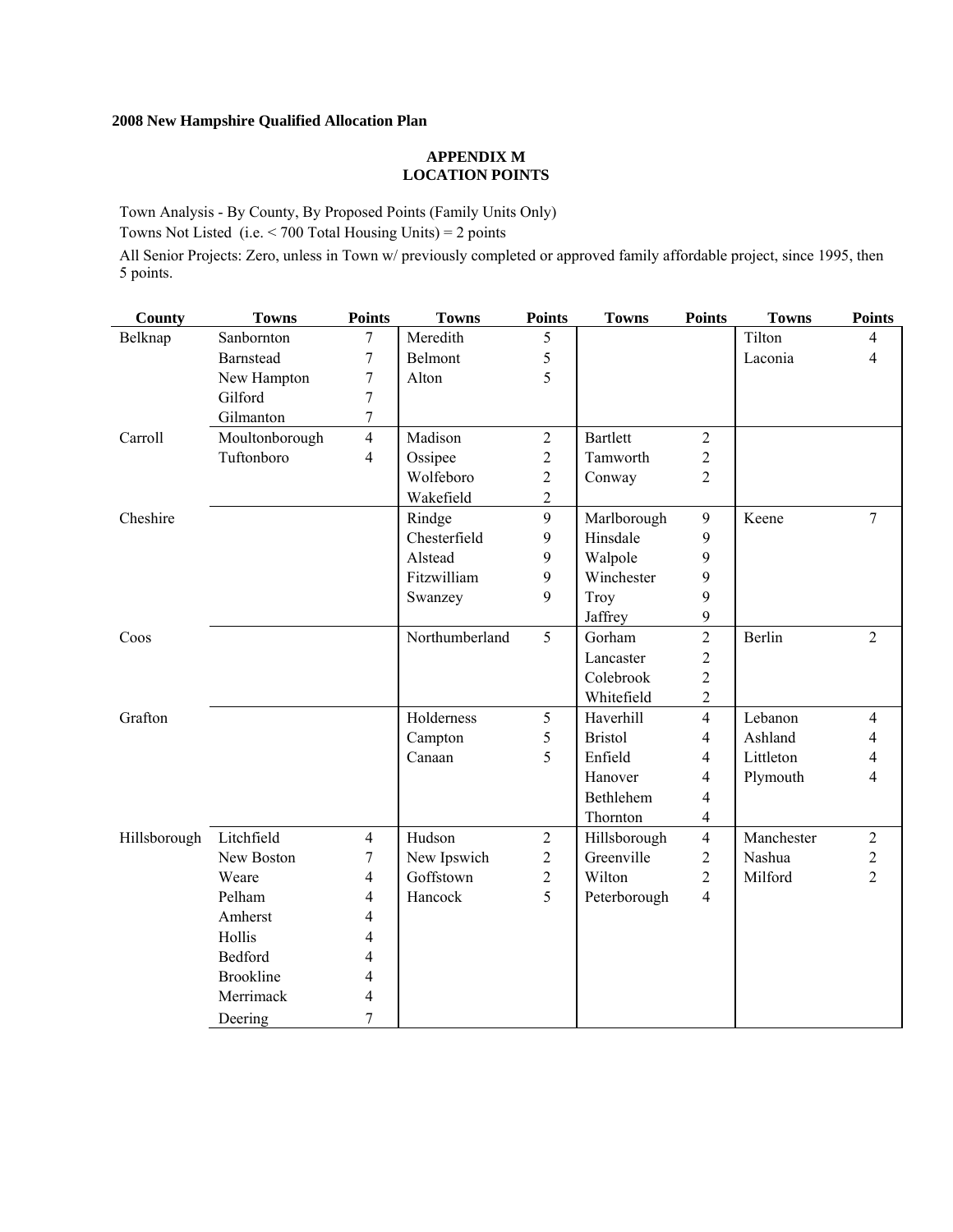| Merrimack  | Dunbarton            | 9  | Hooksett    | 7              | Pembroke    | 7              | Pittsfield  | 5 |
|------------|----------------------|----|-------------|----------------|-------------|----------------|-------------|---|
|            | Loudon               | 9  | New London  | 7              | Northfield  | 7              | Franklin    | 5 |
|            | Chichester           | 9  | Boscawen    | $\tau$         | Allenstown  | 7              | Concord     | 5 |
|            | <b>Bow</b>           | 9  | Epsom       |                | Henniker    | 7              |             |   |
|            | Hopkinton            | 9  | Andover     | 7              |             |                |             |   |
|            | Canterbury           | 9  | Warner      | $\overline{7}$ |             |                |             |   |
| Rockingham | Brentwood            | 9  | Greenland   | 7              | Hampton     | $\overline{7}$ | Portsmouth  | 5 |
|            | Candia               | 12 | Raymond     | 5              | Exeter      | 7              | Seabrook    | 2 |
|            | Sandown              | 7  | Northwood   | 9              |             |                | Newmarket   | 5 |
|            | Deerfield            | 12 | Epping      |                |             |                | Derry       | 4 |
|            | Danville             | 7  | Plaistow    | 5              |             |                |             |   |
|            | Chester              | 7  | Hampstead   | 5              |             |                |             |   |
|            | Nottingham           | 12 | Salem       | 5              |             |                |             |   |
|            | North Hampton        | 9  | Newton      | 5              |             |                |             |   |
|            | Atkinson             | 7  | Rye         | 7              |             |                |             |   |
|            | <b>Hampton Falls</b> | 9  |             |                |             |                |             |   |
|            | Kingston             |    |             |                |             |                |             |   |
|            | Stratham             | 9  |             |                |             |                |             |   |
|            | Londonderry          | 12 |             |                |             |                |             |   |
|            | Fremont              | 7  |             |                |             |                |             |   |
|            | Auburn               | 12 |             |                |             |                |             |   |
|            | Windham              | 9  |             |                |             |                |             |   |
| Strafford  | Barrington           | 9  | Milton      | $\overline{7}$ | Farmington  | $\overline{7}$ | Dover       | 5 |
|            | Strafford            | 9  | Lee         | 7              | Rollinsford | 7              | Durham      | 5 |
|            | New Durham           | 9  |             |                | Rochester   | 7              | Somersworth | 5 |
| Sullivan   | Plainfield           | 9  | Sunapee     | $\overline{7}$ | Newport     | $\overline{7}$ | Claremont   | 5 |
|            | Grantham             | 9  | Charlestown | 7              |             |                |             |   |

# **APPENDIX M LOCATION POINTS (continued)**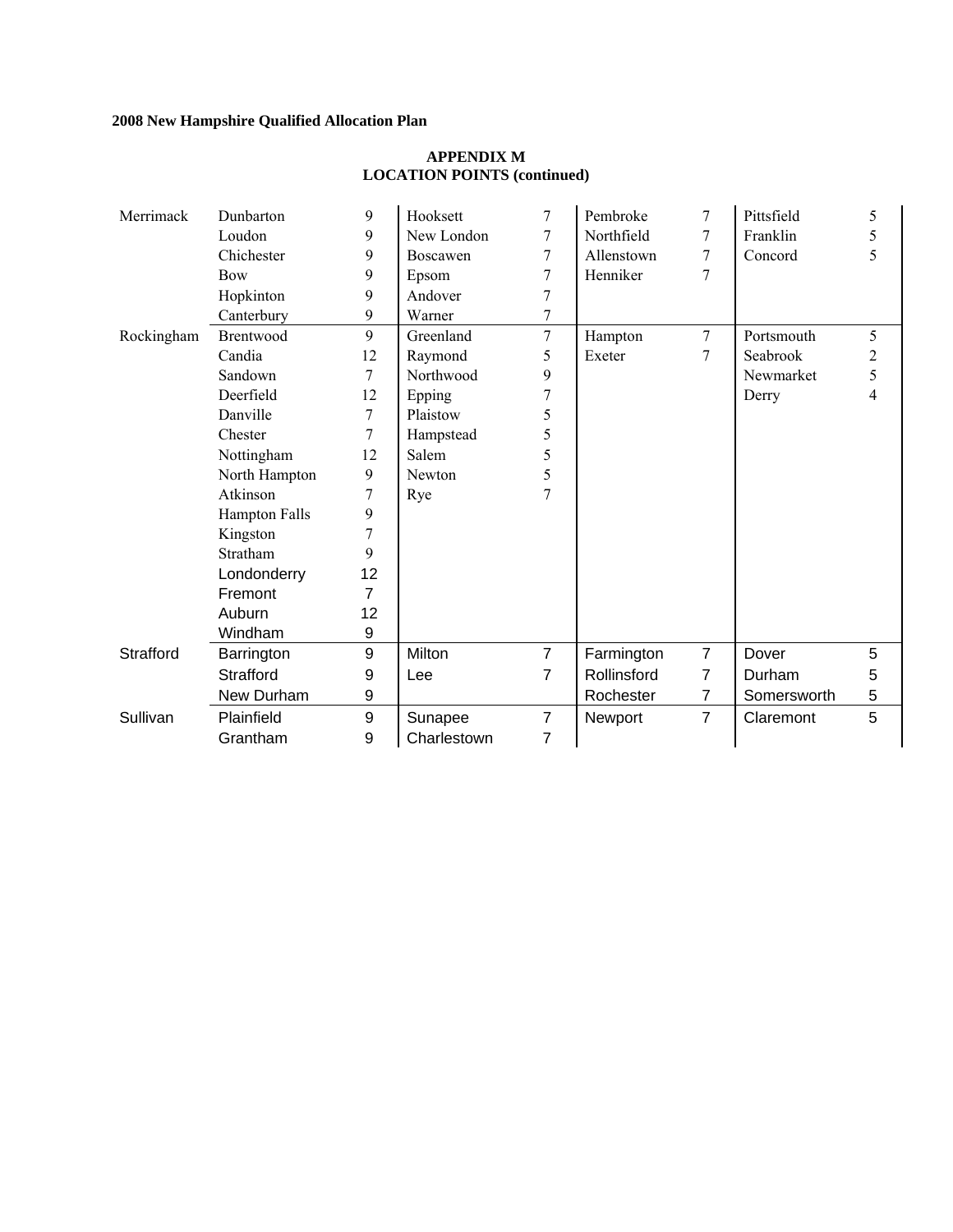# **APPENDIX N MANAGEMENT AGENT QUESTIONNAIRE**

|    | Management Company Profiled:                                                                                                                                                                                                                    |               |                  |
|----|-------------------------------------------------------------------------------------------------------------------------------------------------------------------------------------------------------------------------------------------------|---------------|------------------|
|    |                                                                                                                                                                                                                                                 | Self Scoring  |                  |
|    |                                                                                                                                                                                                                                                 | Circle Answer |                  |
|    | Questions $1 - 7$ are used in LIHTC scoring.                                                                                                                                                                                                    | Yes           | No               |
| 1. | Does the Agent have experience managing properties receiving subsidies or rental<br>assistance other than Low Income Housing Tax Credit (LIHTC)?                                                                                                | 1             | $\mathbf{0}$     |
|    | If yes, more than five years of experience?                                                                                                                                                                                                     | $\mathbf{1}$  | $\boldsymbol{0}$ |
|    | If yes, identify the Contract Administrator and/or Compliance Agency and the number of properties,                                                                                                                                              |               |                  |
|    | number of units, location and years of experience.                                                                                                                                                                                              |               |                  |
| 2. | Does the Agent have experience managing LIHTC properties?                                                                                                                                                                                       | 1             | $\boldsymbol{0}$ |
|    | If yes, more than five years experience?                                                                                                                                                                                                        |               | $\mathbf{0}$     |
|    | If yes, identify the compliance agency and the number of properties, number of units, location and<br>years of experience.                                                                                                                      |               |                  |
| 3. | In the past 3 years has the Agent undergone a LIHTC Compliance Monitoring Review?                                                                                                                                                               | 1             | $\mathbf{0}$     |
|    | If yes, identify the compliance agency.                                                                                                                                                                                                         |               |                  |
| 4. | In the past 6 years, has the Agent received an unsatisfactory Monitoring Review of any<br>property by a Compliance Agency or Contract Administrator?                                                                                            | $-1$          | $\boldsymbol{0}$ |
|    | If yes, explain circumstances and resolutions.                                                                                                                                                                                                  |               |                  |
| 5. | In the past 3 years has the Agent managed/owned a property that has experienced any of the following?                                                                                                                                           |               |                  |
|    | Persistent (2 consecutive years) and/or numerous (a finding with more than 50% of<br>П<br>areas inspected) poor physical condition issues within the control of management.                                                                     | $-1$          | 1                |
|    | Persistent (2 consecutive years) late/incomplete submission of required documents                                                                                                                                                               |               |                  |
|    | Ш<br>(audits, budgets, certifications or other administrative or regulatory documents) to<br>the contract administrator or compliance agency.                                                                                                   | $-1$          | 1                |
|    | Check all that apply:                                                                                                                                                                                                                           |               |                  |
|    | Mortgage delinquent over 30 days                                                                                                                                                                                                                |               |                  |
|    | Low Debt to Coverage Ratio (DCR below 1.00)<br>П                                                                                                                                                                                                |               |                  |
|    | Rental delinquency, greater than 7% of gross rent<br>П                                                                                                                                                                                          |               |                  |
|    | High vacancy, greater than 8% for more than 60 days<br>$\mathbf{L}$                                                                                                                                                                             |               |                  |
|    | Negative operating budget                                                                                                                                                                                                                       |               |                  |
|    | $\mathbf{L}$                                                                                                                                                                                                                                    |               |                  |
|    | In litigation<br>П                                                                                                                                                                                                                              |               |                  |
| 6. | Does at least one person of the Agent's staff possess a designation of training and<br>proficiency from one of the Authority's nationally recognized Tax Credit trainers? See<br>LIHTC Compliance Manual on website for trainers www.nhhfa.org. | 1             | $-1$             |
|    | If yes, list the specific designation by staff and date or attach documentation.                                                                                                                                                                |               |                  |
|    |                                                                                                                                                                                                                                                 |               |                  |
| 7. | Does at least one person of the Agent's staff attend annual LIHTC training?                                                                                                                                                                     | 1             | -1               |
|    | If yes, list the specific training attended by staff and date or attach certificate of training.                                                                                                                                                |               |                  |
|    | <b>Total Self</b>                                                                                                                                                                                                                               |               |                  |
|    | Scoring                                                                                                                                                                                                                                         |               |                  |